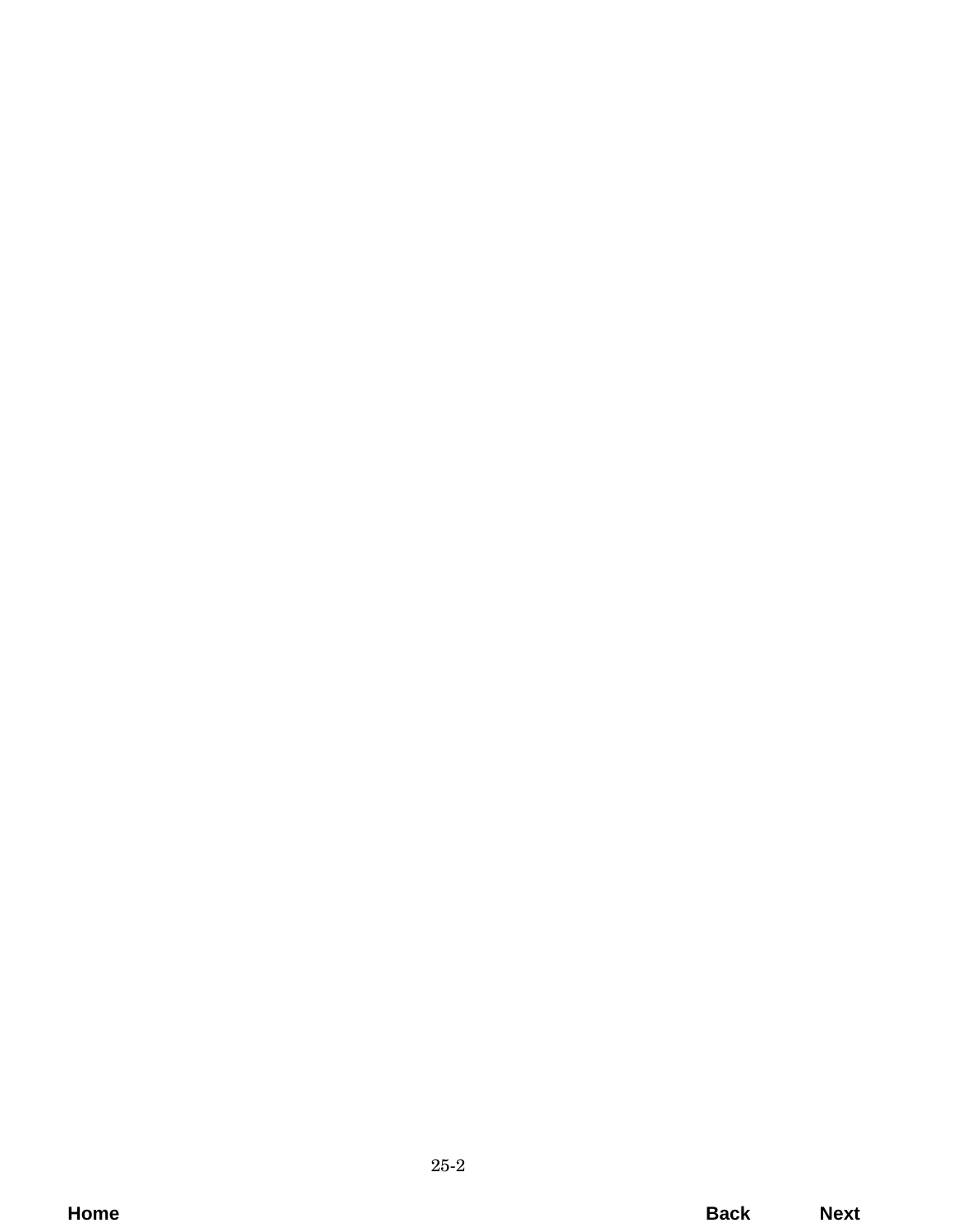## **Part 1**

## **Shade Tree Commission**

## <span id="page-2-0"></span>**§25-101. Definitions**.

*Borough*–the Borough of Clarks Green.

*Borough Council*–the Clarks Green Borough Council.

*Permit*–the written approval from the Shade Tree Commission that is required before any person shall plant, prune, sever roots, or remove any street tree.

*Person*–any individual, firm, partnership, association, corporation, company or organization of any kind.

*Personal trees*–those trees on private property.

*Regulations and standards of tree work* (planting, maintenance and removal of street trees)–the work standards developed by the Shade Tree Commission that are required before any person shall plant, prune, sever roots, or remove any street tree.

*Shade Tree Commission*–the body created hereunder to have jurisdiction over all street trees.

*Street trees*–trees on public land or on any public right-of-way.

*Substantial injury*–the injury/damage that endangers the continued life of any tree.

*Tree topping*–the cutting back of branches to stubs or lateral branches which are not large enough to assume a terminal role.

*Trees*–shade or ornamental woody plants with one main trunk.

(*Ord. 2-2011*, 12/12/2011, §1)

# **§25-102. Creation and Establishment of a Shade Tree Commission**.

There is hereby created and established a Shade Tree Commission ("Commission") for Clarks Green Borough, Commonwealth of Pennsylvania, which shall consist of three members who shall be residents of this Borough and who shall be appointed by the Borough Council. Members of the Commission shall serve without compensation. Other volunteers may serve on various committees.

(*Ord. 2-2011*, 12/12/2011, §2)

# **§25-103. Term of Office**.

The term of the three persons to be appointed by the Borough Council shall be for initial periods of 3 years, 4 years and 5 years respectively, and for all subsequent terms, 5 years. In the event that a vacancy shall occur during the term of any member, his or her successor shall be appointed by the Borough Council for the unexpired portion of the term. At the end of each term, new Commission members may be appointed or existing Commission members may be reappointed at the discretion of the Borough Council.

(*Ord. 2-2011*, 12/12/2011, §3)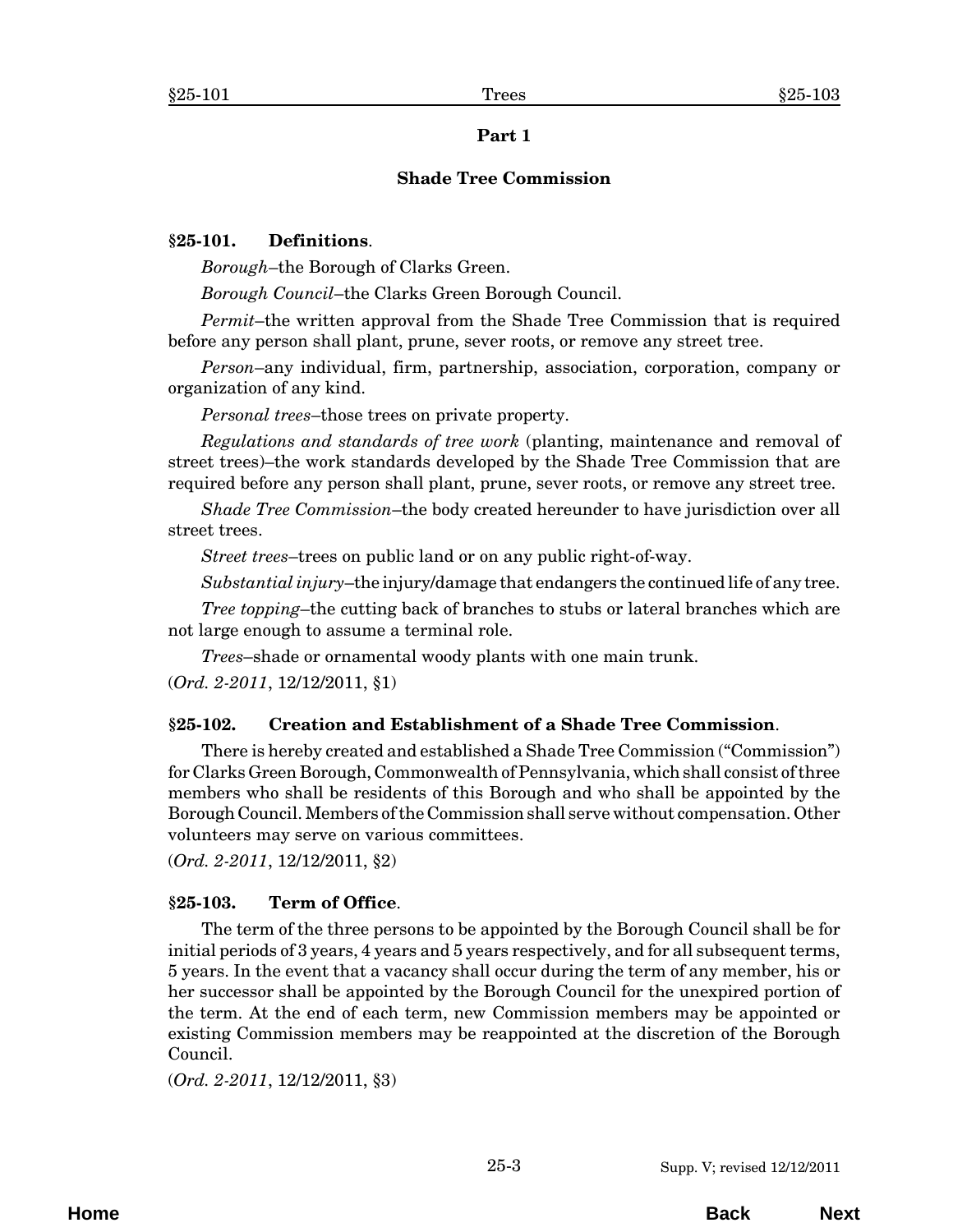## <span id="page-3-0"></span>**§25-104. Commission Duties and Responsibilities**.

The Commission shall have exclusive control of street trees in the Borough and is authorized to plant, remove, maintain and protect street trees. It shall be the responsibility of the Commission to study, investigate, counsel and develop and/or update annually and administer, a written plan for the care, preservation, pruning, planting, replanting, removal or disposition of street trees. The Commission or its representative shall review all permit applications for tree work and will develop and revise when needed the regulations and standards of tree work that must be adhered to when working on street trees. The Commission shall develop and update a list of approved tree species recommended for personal trees to be planted adjacent to Borough roadways, streets, and State highways within the Borough. The Commission shall conduct regular and special meetings to review permit applications and discuss matters relating to street trees. The Commission, when requested by the Borough Council, shall consider, investigate, make findings, report and recommend any special matter or question coming within the scope of its work.

(*Ord. 2-2011*, 12/12/2011, §4)

#### **§25-105. Employees**.

The Commission may, with the approval of Borough Council, employ persons or use existing Borough employees to perform the duties and directions of the Commission and make, publish and enforce regulations for the care and protection of the street trees in the Borough.

(*Ord. 2-2011*, 12/12/2011, §5)

#### **§25-106. Report of Commission**.

The Commission shall annually make a written report by March 1 of each year of its activities to the Borough Council.

(*Ord. 2-2011*, 12/12/2011, §6)

#### **§25-107. Operation**.

The Commission shall choose its own officers, adopt its own rules and regulations and keep a record of its proceedings. A majority of the members shall constitute a quorum for the transaction of business.

(*Ord. 2-2011*, 12/12/2011, §7)

#### **§25-108. Obstructions**.

No tree shall be planted closer than 25 feet of any street corner, measured from the point of nearest intersecting curbs or curb lines, or roadway or berm or sidewalk. No tree shall be planted closer than 10 feet of any fireplug. Every owner or any tree overhanging any street or right-of-way within the Borough shall prune the branches so that such branches shall not obstruct the light from any street lamp or obstruct the view of any street intersection and so that there shall be a clear space of 8 feet above the surface of the street or sidewalk and 12 feet overhanging a street. Said owners shall remove all dead, diseased or dangerous trees, or broken or decayed limbs which constitute a menace to the safety of the public. The Borough shall have the right to prune any tree when it interferes with the proper spread of light along the street from

Supp. V; revised  $12/12/2011$  25-4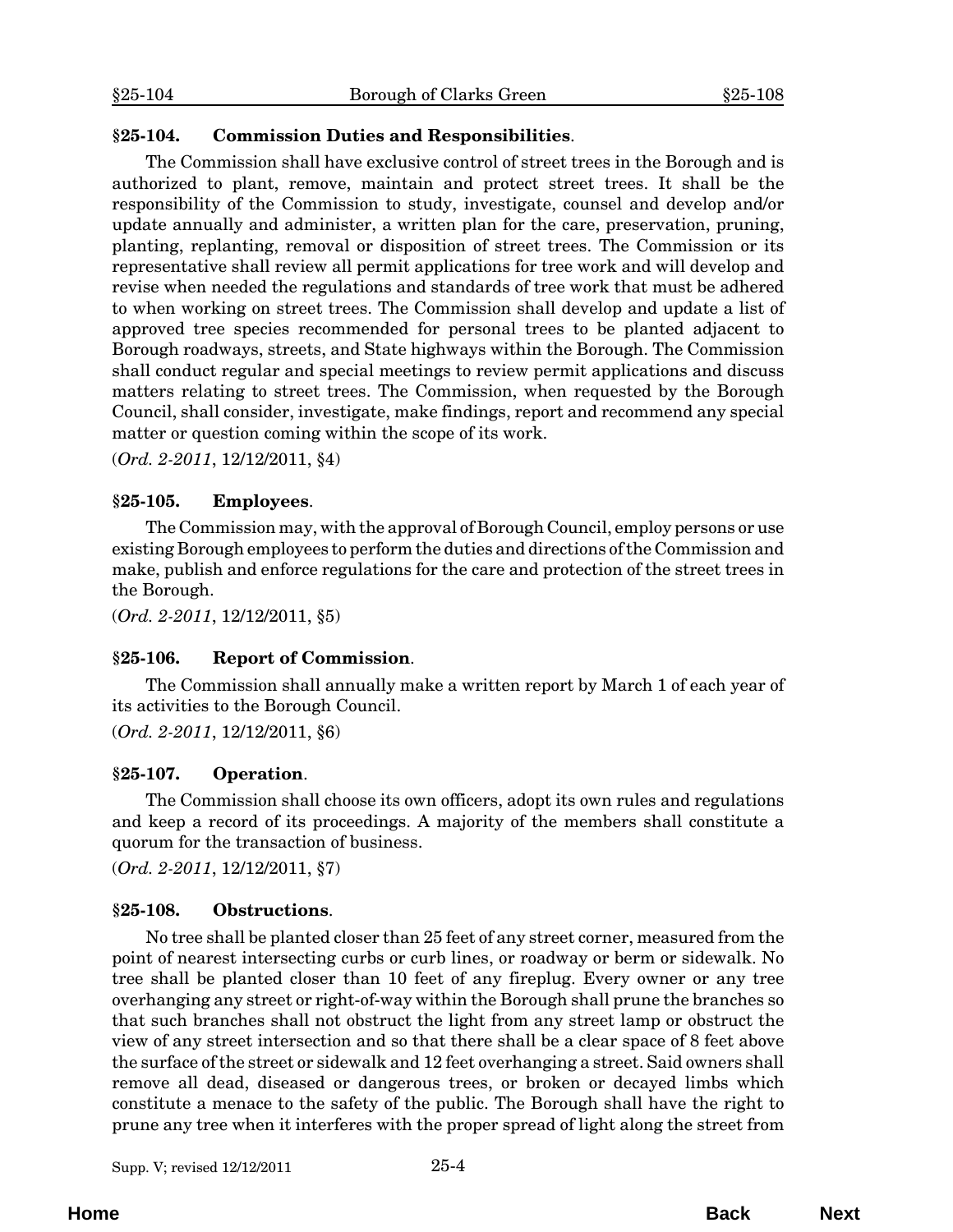<span id="page-4-0"></span>a street light or interferes with visibility of any traffic control device or sign. In the event the property owner neglects or refuses to maintain trees at the prescribed level with the time specified as notified in writing, the Borough may perform such work at owner's expense, in accordance with good arboricultural standards outlined in the regulations and standards of tree work.

(*Ord. 2-2011*, 12/12/2011, §8)

# **§25-109. Utilities**.

All street trees planted under overhead primary electric utility lines shall be a species that does not obstruct the wires. They shall be trees that mature at a height of 20 to 30 feet and shall be specified by Commission.

(*Ord. 2-2011*, 12/12/2011, §9)

# **§25-110. Public Tree Care**.

It is the duty and responsibility of the property owner or occupier of property abutting streets and highways in the Borough to properly maintain any personal tree on the property. This includes maintenance of trees, and other vegetation in a manner so as not to create a safety or liability problem for motorists, pedestrian traffic or other activities within the right-of-way. The Borough also has the right to prune, maintain and remove personal trees within the right-of-way of all streets, alleys, avenues, lanes, squares, and public grounds, as may be necessary to ensure public safety or to preserve or enhance the symmetry and beauty of such public grounds. The Commission may remove, or cause or order to be removed, any personal tree or part thereof which is in an unsafe condition or which by reason of its nature is injurious to sewers, electric power lines, gas lines, water lines or other property and improvements. In such case, the cost of tree planting, transplanting, trimming and removal of personal trees shall be paid for by the owner of the real estate abutting the street where the work is to be done.

(*Ord. 2-2011*, 12/12/2011, §10)

# **§25-111. Prohibited Activity**.

The following activities are hereby prohibited:

A. To plant, cut down, top, or cause to be planted, cut down or top any street tree within the Borough without a permit issued by the Commission or its representative and without the pruning being performed in accordance with ANSI-A300 National Pruning Standards. (Said standards shall apply to utility pruning and storm damaged trees).

B. To plant, cut down, prune, or cause to be planted, any street tree in the Borough without performing all work in accordance with the regulations and standards of tree work that are established by the Commission. Failure to abide by the regulations and standards of tree work shall cause the revocation of permits and penalties will be levied.

C. To plant or cause to be planted any street tree within the right-of-way of Borough streets except in accordance with spacing requirements set forth by the Commission. These spacing requirements shall establish required distances from other trees, street intersections, fire hydrants, curbs, sidewalks, underground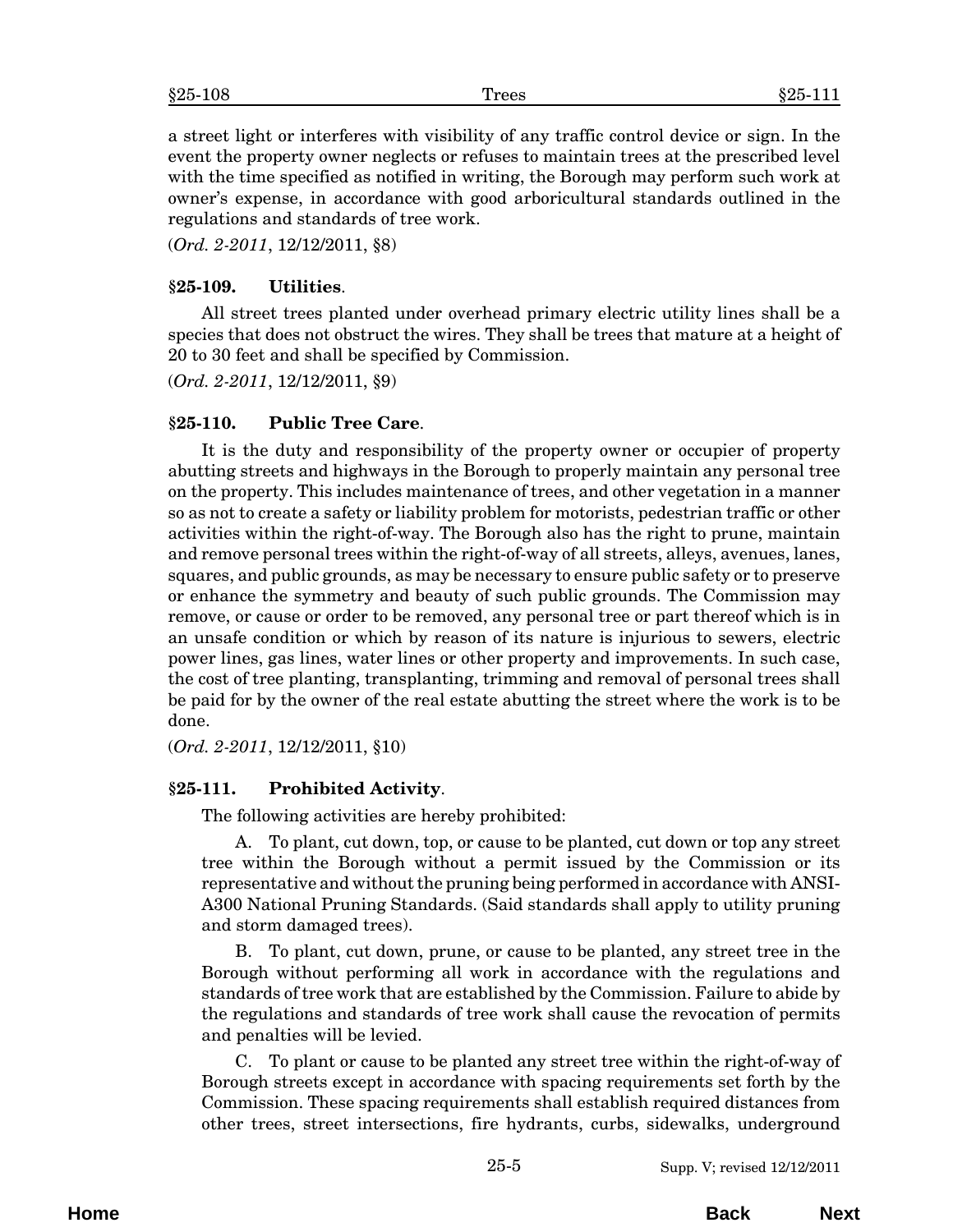<span id="page-5-0"></span>water or sewer.

D. The planting of any species of street tree within the Borough right-of-way, other than those approved by the Commission. A list of approved street trees shall be maintained by the Commission and made available to the public at the Borough office. Any person desiring to plant a street tree, which does not appear on the list, within the Borough right of-way shall make application to the Commission for approval of the desired species.

E. To cause or authorize in any public area, any oil, gasoline, herbicide, paint, brine, hot water, steam or other gas, liquid or solid substance deleterious to the tree to contact any street tree or to enter the soil about the base or root system of a street tree in any manner that may injure or kill it.

F. To cut or disturb roots, to obstruct free access of air and water to the roots or to maintain fires in close proximity to street trees or to undertake demolition or construction work without protecting or guarding nearby street trees, where such activity is likely to cause substantial injury or destruction of a street tree within the public right-of-way.

G. To fasten ropes, wires, cables, electric attachments, signs or other devices to a street tree within the public right-of-way.

(*Ord. 2-2011*, 12/12/2011, §11)

#### **§25-112. Deviation from Strict Compliance**.

Commission shall have the power in appropriate cases to permit deviations from strict compliance with this Part whenever, due to special circumstances, literal enforcement of this Part would be impossible, impractical or not in the best interest of the Borough.

(*Ord. 2-2011*, 12/12/2011, §12)

#### **§25-113. Dead or Diseased Tree Removal on Private Property**.

The Commission shall have the right to cause the cutting and removal of any dead or diseased street tree or personal tree on private property, if the condition of the tree, through disease or otherwise, unreasonably affects or interferes with the health, safety or welfare of the public or the right of the public to the unobstructed use of public roads or property. The Commission will notify in writing the owners of such personal trees. Removal shall be done by said owners at their own expense within 30 days after the date of service of notice. In the event of failure of owners to comply with such provisions, the Borough shall have the authority to remove such personal trees and charge the cost of cutting and removal to the property owner, which charge shall be a lien against the property.

(*Ord. 2-2011*, 12/12/2011, §13)

#### **§25-114. Removal of Stumps**.

All stumps of street trees shall be removed below the surface of the ground so that the top of the stump shall not project above the surface of the ground at the time of tree removal.

(*Ord. 2-2011*, 12/12/2011, §14)

Supp. V; revised  $12/12/2011$  25-6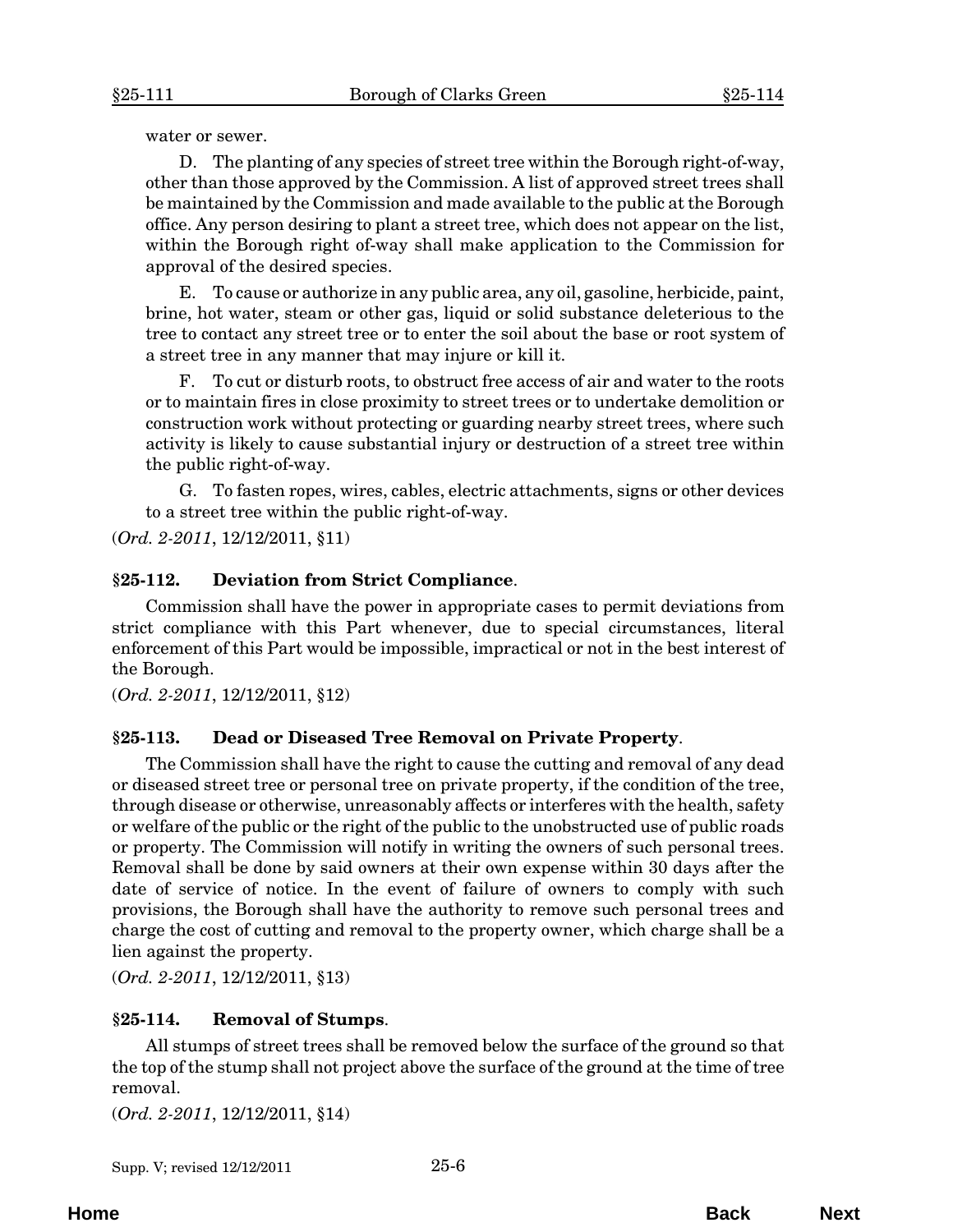## <span id="page-6-0"></span>**§25-115. Work Permits and Bonds**.

Any person or firm engaging in the business or occupation of pruning, treating, or removing street trees within the Borough must first apply for a permit from the Commission. Upon approval of request by the Commission, the owner of the property or the person or firm doing the work shall receive a permit and information which outlines the regulations and standards for tree work within the Borough. This permit shall not be issued unless the applicant shows proof of liability insurance in the minimum amounts of \$100,000 for bodily injury and \$300,000 property damage indemnifying the Borough, the Commission or any person injured or damaged resulting in work done in the Borough. Permits will be valid for 6 months. If at any time tree work takes place on street trees without a permit or the required insurance bond, the individual or business shall be liable for any damage, and will be cited for doing the work without a valid permit, subject to a penalty.

(*Ord. 2-2011*, 12/12/2011, §15)

# **§25-116. Penalty**.

Any person or firm violating any provision of this Part or its regulations shall be, upon conviction or plea of guilty, subject to a fine not more than the cost of replacement trees plus court costs and reasonable attorney fees incurred by the Borough in the enforcement proceedings or \$500, whichever is greater.

(*Ord. 2-2011*, 12/12/2011, §16)

# **§25-117. Municipal Immunity and Non-liability for Damages**.

1. In addition to all other immunity, which exists at law or in equity, nothing contained in this Part shall create an obligation or duty upon the Borough or the Commission. No pedestrian, passenger, driver, owner of property or any person claiming an interest or is otherwise affected by provision of this Part shall have any claim against the Borough or the Commission for the failure to perform any duty or for performance in a negligent manner. This provision shall also extend, by explanation and not limitation, to all officers, agents, consultants, engineers, inspectors or other professionals, employees, officers or elected or appointed officials of the Borough.

2. This Part shall not be constructed to hold the Borough of Clarks Green, its Council, its Shade Tree Commission or any of their respective officers, employees or their appointed agents, (collectively referred to as "municipal parties") responsible for any damages, injuries, loss or death to a person, persons or property by reason of any activity, omission or commission, or the inspection or reinspection authorized herein or failure to plant, maintain, remove trim, prune, permit, inspect or reinspect or exception or any permit issued as herein provided or withholding of any permit, or by reason of the approval or disapproval of any tree, permit, or act authorized herein or otherwise arising under this Part. The approval of any tree or type of tree shall not constitute a representation, guaranty or warranty of any kind or nature by the municipal parties of the safety, use or from any cause whatsoever, and shall create no liability upon, or a cause of action against, the municipal parties for damage or loss that may result pursuant thereto. It is understood no duties are being created hereunder to be performed by the municipal parties for which liability may arise. Without creating any obligation on the part of the Borough or right of enforcement by non-municipal entities,